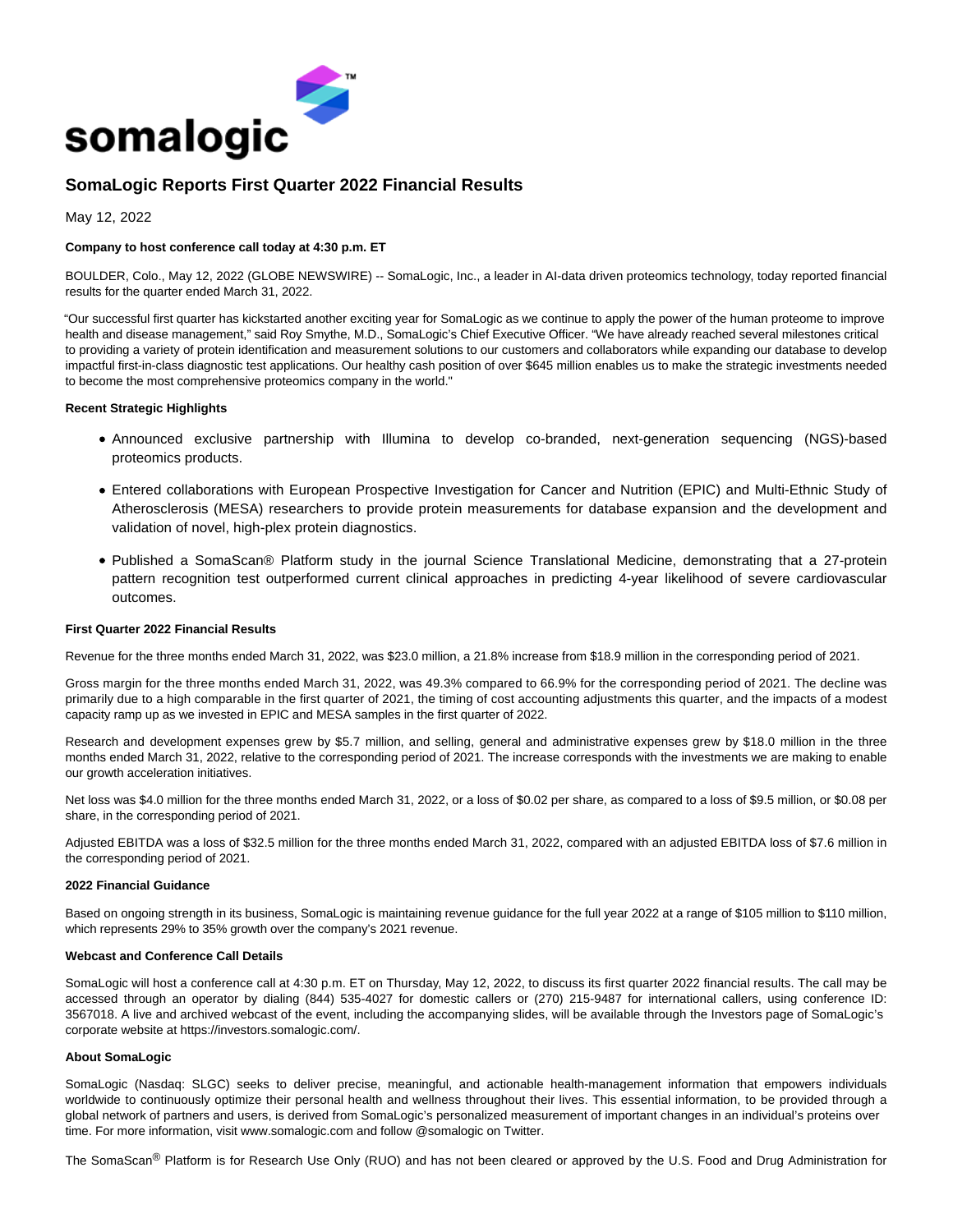diagnostic or patient management purposes.

## **Non-GAAP Financial Measures**

We present non-GAAP financial measures in order to assist readers of our condensed consolidated financial statements in understanding the core operating results used by management to evaluate and run the business, as well as, for financial planning purposes. Our non-GAAP financial measure, Adjusted EBITDA, provides an additional tool for investors to use in comparing our financial performance over multiple periods.

Adjusted EBITDA is a key performance measure that our management uses to assess its operating performance. Adjusted EBITDA facilitates internal comparisons of our operating performance on a more consistent basis, and we use this measure for business planning, forecasting, and decisionmaking. We believe that Adjusted EBITDA enhances an investor's understanding of our financial performance as it is useful in assessing our operating performance from period-to-period by excluding certain items that we believe are not representative of our core business.

Our Adjusted EBITDA may not be comparable to similarly titled measures of other companies because they may not calculate this measure in the same manner. Adjusted EBITDA is not prepared in accordance with GAAP and should not be considered in isolation of, or as an alternative to, measures prepared in accordance with GAAP. When evaluating our performance, you should consider Adjusted EBITDA alongside other financial performance measures prepared in accordance with GAAP, including net loss.

## **Forward-Looking Statements Disclaimer**

This press release contains certain forward-looking statements within the meaning of the "safe harbor" provisions of the Private Securities Litigation Reform Act of 1995 and other federal securities laws. All statements, other than statements of historical fact included in this press release, regarding our strategy, future operations, financial position, estimated revenues, projections, prospects, plans and objectives of management are forwardlooking statements. These forward-looking statements generally are identified by the words "believe," "project," "forecast," "guidance," "expect," "anticipate," "estimate," "intend," "strategy," "future," "opportunity," "plan," "may," "should," "will," "would," "will be," "continue," "will likely result," "possible," "potential," "predict," "pursue," "target" and similar expressions, although not all forward-looking statements contain such identifying words. Forward-looking statements are predictions, projections and other statements about future events that are based on current expectations and assumptions and, as a result, are subject to risks and uncertainties. Forward-looking statements do not guarantee future performance and involve known and unknown risks, uncertainties and other factors. Many factors could cause actual future events to differ materially from the forward-looking statements in this press release, including factors which are beyond SomaLogic's control. You should carefully consider these risks and uncertainties, including, but not limited to, those factors described under Part I, Item 1A – "Risk Factors" in our Annual Report on Form 10-K and other filings we make with the Securities and Exchange Commission. These filings identify and address important risks and uncertainties that could cause actual events and results to differ materially from those contained in the forward-looking statements. Forward-looking statements speak only as of the date they are made. Readers are cautioned not to put undue reliance on forward-looking statements, and SomaLogic assumes no obligation and does not intend to update or revise these forward-looking statements, whether as a result of new information, future events, or otherwise. Should one or more of these risks or uncertainties materialize, or should any of the assumptions prove incorrect, actual results may vary in material respects from those projected in these forward-looking statements. The Company will not and does not undertake any obligation to update or revise any forward-looking statements, whether as a result of new information, future events or otherwise, except as may be required under applicable securities laws.

#### **Investor Contact**

Lauren Glaser [lglaser@somalogic.com](https://www.globenewswire.com/Tracker?data=aigjoNTuHE0ZjwjsH953DqYOWmUDCOfbNXiIsFo2NQuVv6l9aOOCoraKgQHFcWS7upHdbU8zAexpUxkFA61zxc3-ivxY9X0fuFqi4Dh5uZ4=)

Marissa Bych Gilmartin Group LLC [marissa@gilmartinir.com](https://www.globenewswire.com/Tracker?data=vi1p1XTwly2tm__HjJZLzTGmBlYQ9TUtwTWR1fgeSmAJBTiw_7xzIHEW877nNU_IJhgDu_jylqegSKu-oWAZUVYeue4O511yvNSswjrBXGY=)

# **Media Contact**

Emilia Costales 720-798-5054 [ecostales@somalogic.com](https://www.globenewswire.com/Tracker?data=XYbvfS204G-MBDyjf7meWYrQGsnSkieyL-yxvbfo5516nv7_ux5JBAVFL4fAtvNEL4r7KhpGD273Ir4rTc4_CYEUgSfpe4UioIwPK87p2LQ=)

# **SomaLogic, Inc. Condensed Consolidated Statements of Operations and Comprehensive Loss Unaudited (in thousands, except share and per share amounts)**

|                                | <b>Three Months Ended</b><br>March 31, |      |        |
|--------------------------------|----------------------------------------|------|--------|
|                                | 2022                                   |      | 2021   |
| Revenue                        |                                        |      |        |
| Assay services revenue         | \$<br>18,800                           | - \$ | 14,573 |
| Product revenue                | 453                                    |      | 193    |
| Collaboration revenue          | 763                                    |      | 763    |
| Other revenue                  | 2,964                                  |      | 3,331  |
| Total revenue                  | 22,980                                 |      | 18,860 |
| Operating expenses             |                                        |      |        |
| Cost of assay services revenue | 11,380                                 |      | 6,155  |
| Cost of product revenue        | 272                                    |      | 90     |
| Research and development       | 13,800                                 |      | 8,118  |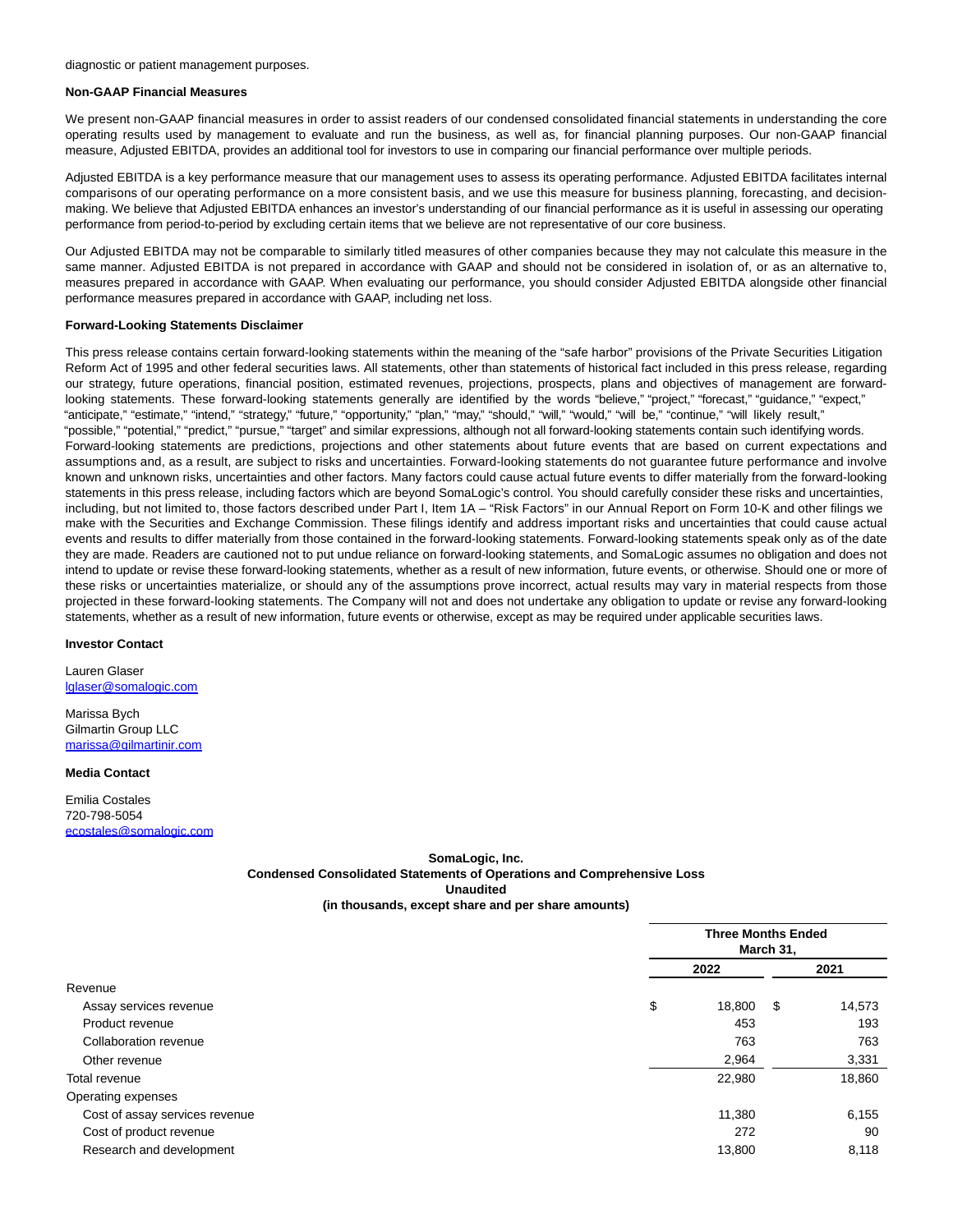| Selling, general and administrative                                           | 30,815 |             |      | 12,809      |  |
|-------------------------------------------------------------------------------|--------|-------------|------|-------------|--|
| Total operating expenses                                                      |        | 56,267      |      | 27,172      |  |
| Loss from operations                                                          |        | (33, 287)   |      | (8,312)     |  |
| Other income (expense)                                                        |        |             |      |             |  |
| Interest income and other, net                                                |        | 206         |      | 2           |  |
| Interest expense                                                              |        |             |      | (1, 174)    |  |
| Change in fair value of warrant liabilities                                   |        | 12,640      |      |             |  |
| Change in fair value of earn-out liability                                    | 16,462 |             |      |             |  |
| Total other income (expense)                                                  |        | 29,308      |      | (1, 172)    |  |
| Net loss                                                                      |        | (3,979)     |      | (9, 484)    |  |
| Other comprehensive loss                                                      |        |             |      |             |  |
| Net unrealized loss on available-for-sale securities                          | \$     | (652)       | - \$ | (6)         |  |
| Foreign currency translation gain (loss)                                      |        | (3)         |      |             |  |
| Total other comprehensive loss                                                |        | (655)       |      | (5)         |  |
| Comprehensive loss                                                            |        | (4,634)     |      | (9, 489)    |  |
| Net loss per share, basic and diluted                                         | \$     | (0.02)      | - \$ | (0.08)      |  |
| Weighted-average shares used to compute net loss per share, basic and diluted |        | 182,050,468 |      | 114,475,401 |  |

## **SomaLogic, Inc. Condensed Consolidated Balance Sheets Unaudited (in thousands, except share data)**

|                                                                                                       | March 31,<br>2022 |    | December 31,<br>2021 |  |
|-------------------------------------------------------------------------------------------------------|-------------------|----|----------------------|--|
| <b>ASSETS</b>                                                                                         |                   |    |                      |  |
| <b>Current assets</b>                                                                                 |                   |    |                      |  |
| Cash and cash equivalents                                                                             | \$<br>438,052     | \$ | 439,488              |  |
| Investments                                                                                           | 209,757           |    | 218,218              |  |
| Accounts receivable, net                                                                              | 21,906            |    | 17,074               |  |
| Inventory                                                                                             | 14,236            |    | 11,213               |  |
| Deferred costs of services                                                                            |                   |    | 462                  |  |
| Prepaid expenses and other current assets                                                             | 5,623             |    | 5,097                |  |
| Total current assets                                                                                  | 689,574           |    | 691,552              |  |
| Non-current inventory                                                                                 | 2,822             |    | 4,085                |  |
| Property and equipment, net of accumulated depreciation of \$15,773 and \$15,244 as of March 31, 2022 |                   |    |                      |  |
| and December 31, 2021, respectively                                                                   | 11,873            |    | 9,557                |  |
| Other long-term assets                                                                                | 8,906             |    | 908                  |  |
| <b>Total assets</b>                                                                                   | \$<br>713,175     | \$ | 706,102              |  |
| <b>LIABILITIES AND STOCKHOLDERS' EQUITY</b>                                                           |                   |    |                      |  |
| <b>Current liabilities</b>                                                                            |                   |    |                      |  |
| Accounts payable                                                                                      | \$<br>18,158      | S  | 15,089               |  |
| <b>Accrued liabilities</b>                                                                            | 6,042             |    | 11,109               |  |
| Deferred revenue                                                                                      | 2,468             |    | 3,021                |  |
| Other current liabilities                                                                             | 985               |    | 66                   |  |
| <b>Total current liabilities</b>                                                                      | 27,653            |    | 29,285               |  |
| <b>Warrant liabilities</b>                                                                            | 22,541            |    | 35,181               |  |
| Earn-out liability                                                                                    | 10,423            |    | 26,885               |  |
| Deferred revenue, net of current portion                                                              | 32,102            |    | 2,364                |  |
| Other long-term liabilities                                                                           | 3,147             |    | 363                  |  |
| <b>Total liabilities</b>                                                                              | 95,866            |    | 94,078               |  |
| Commitments and contingencies                                                                         |                   |    |                      |  |
| Stockholders' equity                                                                                  |                   |    |                      |  |
| Preferred stock, \$0.0001 par value; 1,000,000 shares authorized; no shares issued and outstanding    |                   |    |                      |  |

at March 31, 2022 and December 31, 2021 — —

Common stock, \$0.0001 par value; 600,000,000 shares authorized; 182,176,926 and 181,552,241 shares issued and outstanding at March 31, 2022 and December 31, 2021, respectively 18 18 18 Additional paid-in capital 1,110,991 1,120,910 1,120,910

Accumulated other comprehensive loss (72) (72) (72)